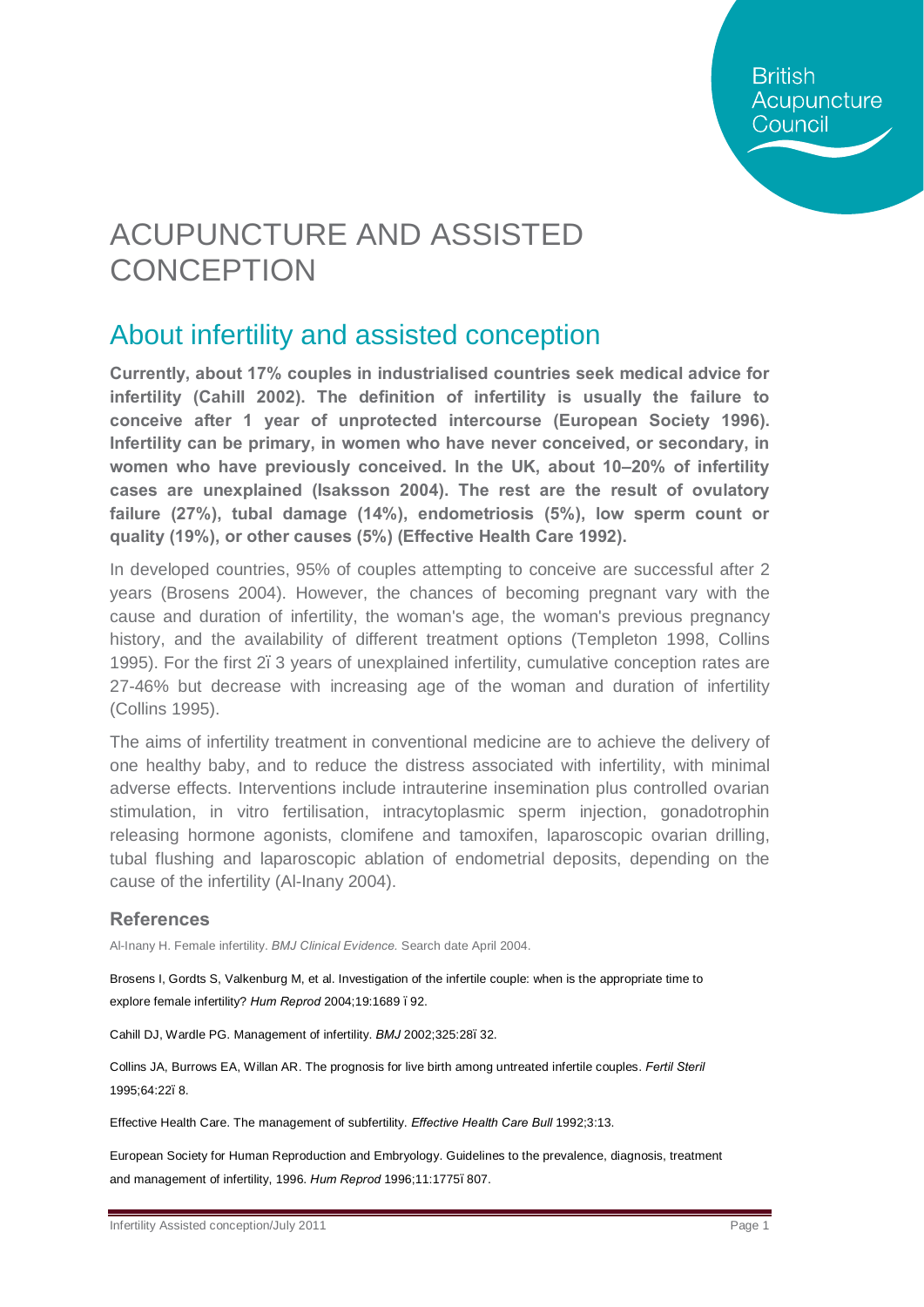Isaksson R, Tiitinen A. Present concept of unexplained infertility. *Gynecol Endocrinol* 2004;18:278–90.

Templeton A, Morris JK. IVF – factors affecting outcome. In:Templeton A, Cooke ID, O'Brien PMS, eds. *35th RCOG study group evidence-based fertility treatment*. London: RCOG Press, 1998:265–73.

## How acupuncture can help

Most clinical trials to date suggest that acupuncture may be useful in the embryo transfer stage of in vitro fertilisation, and results in an increased pregnancy rate and a greater number of live births (Cheong 2008, Manheimer 2008, Kong 2009, Chen 2009, Smith 2006, Westergaard 2006), though there have been exceptions (Domar 2009) (see Table overleaf). In one recent large trial the pregnancy rate in the acupuncture group was lower than that of the control (So 2009), thus affecting the results of subsequent reviews (Cheong 2010). This trial used an inappropriately active control treatment, a sort of acupressure, thus casting doubt on the validity of the findings.

Acupuncture may help in the treatment of infertility by:

- · regulating fertility hormones stress and other factors can disrupt the function of the hypothalamic pituitary-ovarian axis (HPOA). Acupuncture promotes the release of beta-endorphin in the brain, which regulates gonadatrophin releasing hormone from the hypothalamus, follicle stimulating hormone from the pituitary gland, and oestrogen and progesterone levels from the ovary (Anderson 2007).
- · increasing blood flow to the reproductive organs (Ho 2009, Anderson 2007), which can improve the thickness of the endometrial lining, so increasing the chances of embryo implantation.
- · increasing egg production (Jin 2009) and improving oocyte quality (Chen 2009), which could increase the chance of fertilisation.
- · enhancing luteal function (Huang 2009)
- · regulating follicle stimulation hormone-receptor expression (Jin 2009).
- · normalising cortisol and prolactin levels on IVF medication days (Magarelli 2008); reducing stress (Anderson 2007)
- promoting embryo implantation (Liu 2008).

#### About traditional acupuncture

Acupuncture is a tried and tested system of traditional medicine, which has been used in China and other eastern cultures for thousands of years to restore, promote and maintain good health. Its benefits are now widely acknowledged all over the world, and in the past decade traditional acupuncture has begun to feature more prominently in mainstream healthcare in the UK. In conjunction with needling, the practitioner may use techniques such as moxibustion, cupping, massage or electro-acupuncture. They may also suggest dietary or lifestyle changes.

Traditional acupuncture takes a holistic approach to health and regards illness as a sign that the body is out of balance. The exact pattern and degree of imbalance is unique to each individual. The traditional acupuncturist is skill lies in identifying the precise nature of the underlying disharmony and selecting the most effective treatment. The choice of acupuncture points will be specific to each patient opeeds. Traditional acupuncture can also be used as a preventive measure to strengthen the constitution and promote general wellbeing.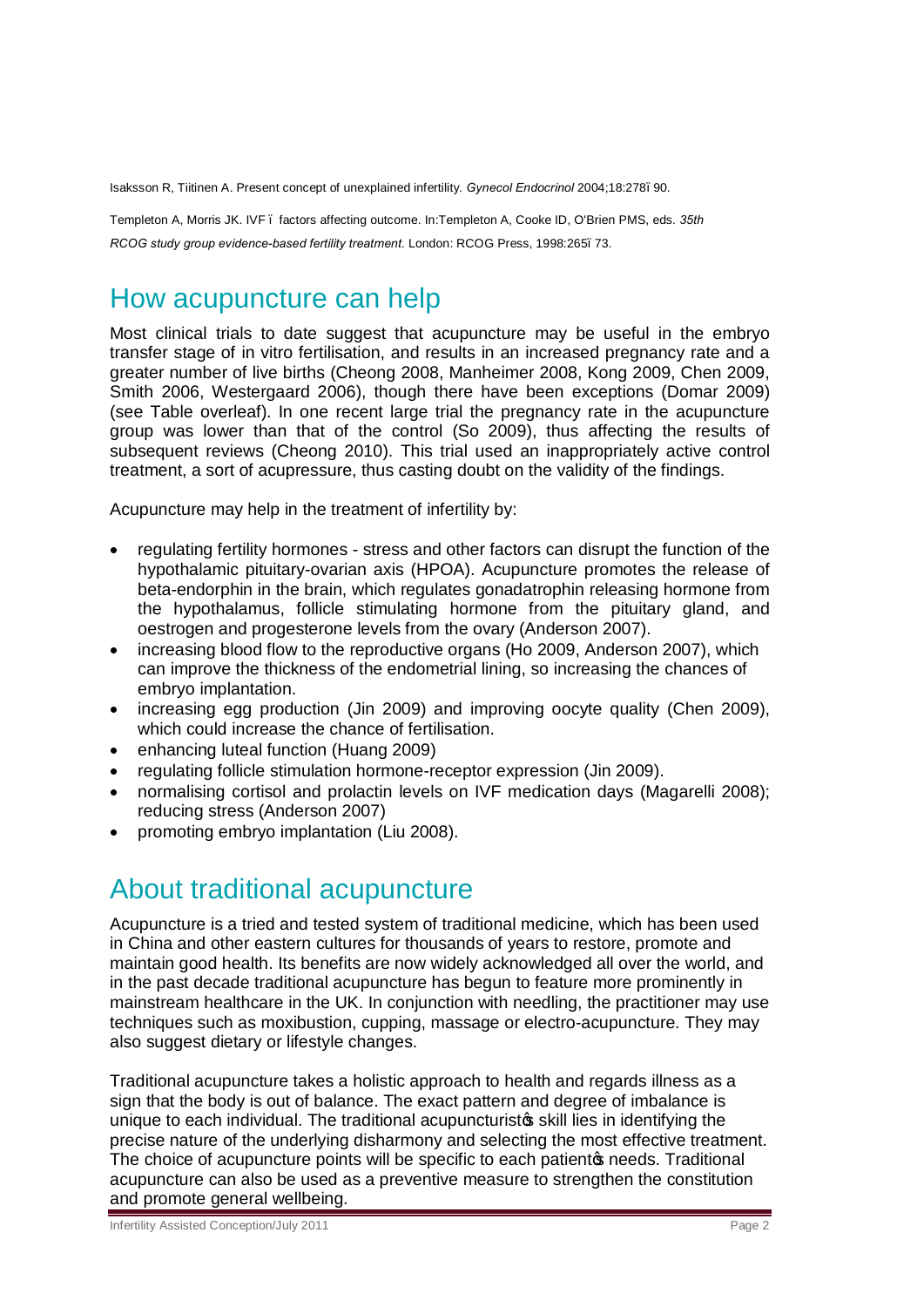An increasing weight of evidence from Western scientific research (see overleaf) is demonstrating the effectiveness of acupuncture for treating a wide variety of conditions. From a biomedical viewpoint, acupuncture is believed to stimulate the nervous system, influencing the production of the body ocommunication substances - hormones and neurotransmitters. The resulting biochemical changes activate the body's selfregulating homeostatic systems, stimulating its natural healing abilities and promoting physical and emotional wellbeing.

## About the British Acupuncture Council

With over 3000 members, the British Acupuncture Council (BAcC) is the UK<sup>®</sup> largest professional body for traditional acupuncturists. Membership of the BAcC guarantees excellence in training, safe practice and professional conduct. To find a qualified traditional acupuncturist, contact the BAcC on 020 8735 0400 or visit [www.acupuncture.org.uk](http://www.acupuncture.org.uk/)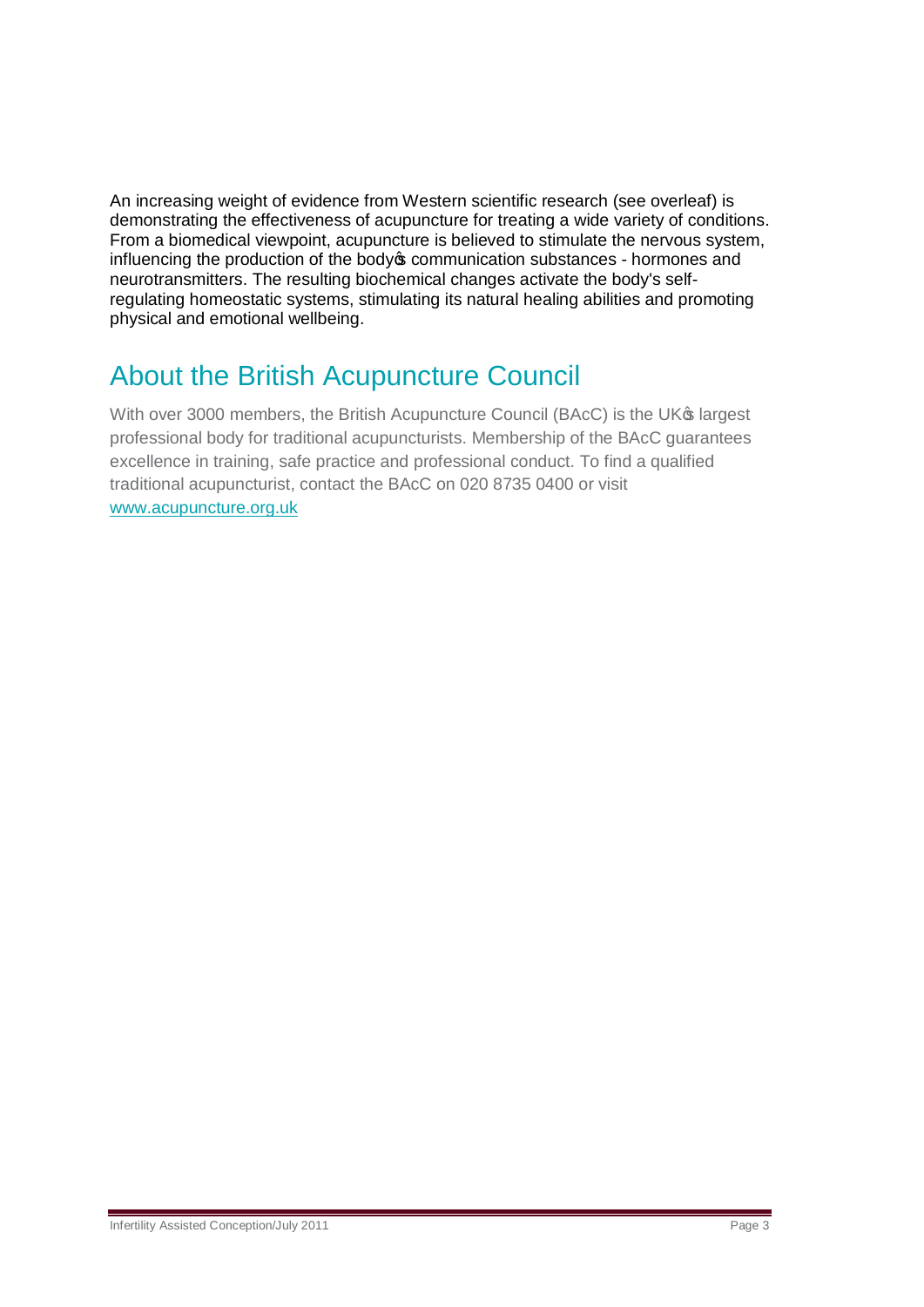# ACUPUNCTURE AND ASSISTED **CONCEPTION**

## The evidence

| <b>Research</b>                                                                                                                                                                                             | <b>Conclusions</b>                                                                                                                                                                                                                                                                                                                                                                                                                                                                                                                                                                                                                                                                                                                                                                                                                                                                                                                                                                                       |
|-------------------------------------------------------------------------------------------------------------------------------------------------------------------------------------------------------------|----------------------------------------------------------------------------------------------------------------------------------------------------------------------------------------------------------------------------------------------------------------------------------------------------------------------------------------------------------------------------------------------------------------------------------------------------------------------------------------------------------------------------------------------------------------------------------------------------------------------------------------------------------------------------------------------------------------------------------------------------------------------------------------------------------------------------------------------------------------------------------------------------------------------------------------------------------------------------------------------------------|
| <b>Reviews</b>                                                                                                                                                                                              |                                                                                                                                                                                                                                                                                                                                                                                                                                                                                                                                                                                                                                                                                                                                                                                                                                                                                                                                                                                                          |
| Cheong Y et al. Acupuncture and herbal<br>medicine in in vitro fertilisation: a<br>review of the evidence for clinical<br>practice. Hum Fertil 2010 Jan 7. [Epub<br>ahead of print]                         | A systematic review and meta-analysis that looked at the<br>effectiveness of acupuncture and Chinese herbal medicine in<br>the treatment of male and female subfertility by assisted<br>reproductive technologies (ART). It included 14 randomised<br>controlled trials involving a total of 2,670 participants of<br>acupuncture and/or Chinese herbal medicine in ART The<br>outcome measures were: live birth rate, ongoing pregnancy<br>rate, clinical pregnancy rate, the incidence of ovarian<br>hyperstimulation syndrome and multiple pregnancy,<br>miscarriage rate and adverse effects arising from treatment.<br>Adjunctive acupuncture improved live birth and pregnancy<br>rates but the superiority over control groups was not<br>statistically significant. Hence the reviewers concluded that<br>there was no evidence of benefit in the use of acupuncture<br>during assisted conception.                                                                                              |
| Cheong YC, Hung Yu Ng E, Ledger<br>WL. Acupuncture and assisted<br>conception. Cochrane Database of<br>Systematic Reviews 2008, Issue 4.<br>Art. No.: CD006920. DOI:<br>10.1002/14651858.CD006920.pub<br>2. | A systematic review that looked at the effectiveness of<br>acupuncture in the outcomes of assisted reproductive<br>treatment (ART). A total of 13 randomised controlled trials<br>were included of acupuncture for couples who were<br>undergoing ART comparing acupuncture treatment alone or<br>acupuncture with concurrent ART versus no treatment,<br>placebo or sham acupuncture plus ART for the treatment of<br>primary and secondary infertility. These found evidence of<br>benefit when acupuncture is performed on the day of<br>embryo transfer on the live birth rate (OR 1.86, 95%Cl 1.29<br>to 2.77), but not when it is performed two to three days after<br>embryo transfer (OR 1.79, 95%Cl 0.93 to 3.44). There was<br>no evidence of benefit on pregnancy outcomes when<br>acupuncture was performed around the time of oocyte<br>retrieval. The reviewers concluded that acupuncture<br>performed on the day of embryo transfer shows a beneficial<br>effect on the live birth rate. |
| Manheimer E et al. Effects of<br>acupuncture on rates of pregnancy<br>and live birth among women<br>undergoing in vitro fertilisation:<br>systematic review and meta-analysis.<br>BMJ 2008;336(7643):545-9. | A systematic review that evaluated whether acupuncture<br>improves rates of pregnancy and live birth when used as an<br>adjuvant treatment to embryo transfer in women undergoing<br>in vitro fertilisation. It included a total of 7 randomised<br>controlled trials with 1,366 women Trials with sham<br>acupuncture and no adjuvant treatment as controls were<br>pooled for the primary analysis. Complementing the embryo<br>transfer process with acupuncture was associated with<br>significant and clinically relevant improvements in clinical<br>pregnancy (OR 1.65, 95%Cl 1.27 to 2.14; number needed<br>to treat [NNT] 10, 95%Cl 7 to 17), ongoing pregnancy (1.87,<br>1.40 to 2.49; NNT 9 (6 to 15); five trials), and live birth (1.91,<br>95%Cl 1.39 to 2.64; NNT 9, 95%Cl 6 to 17). The reviewers<br>concluded that current preliminary evidence suggests that                                                                                                                           |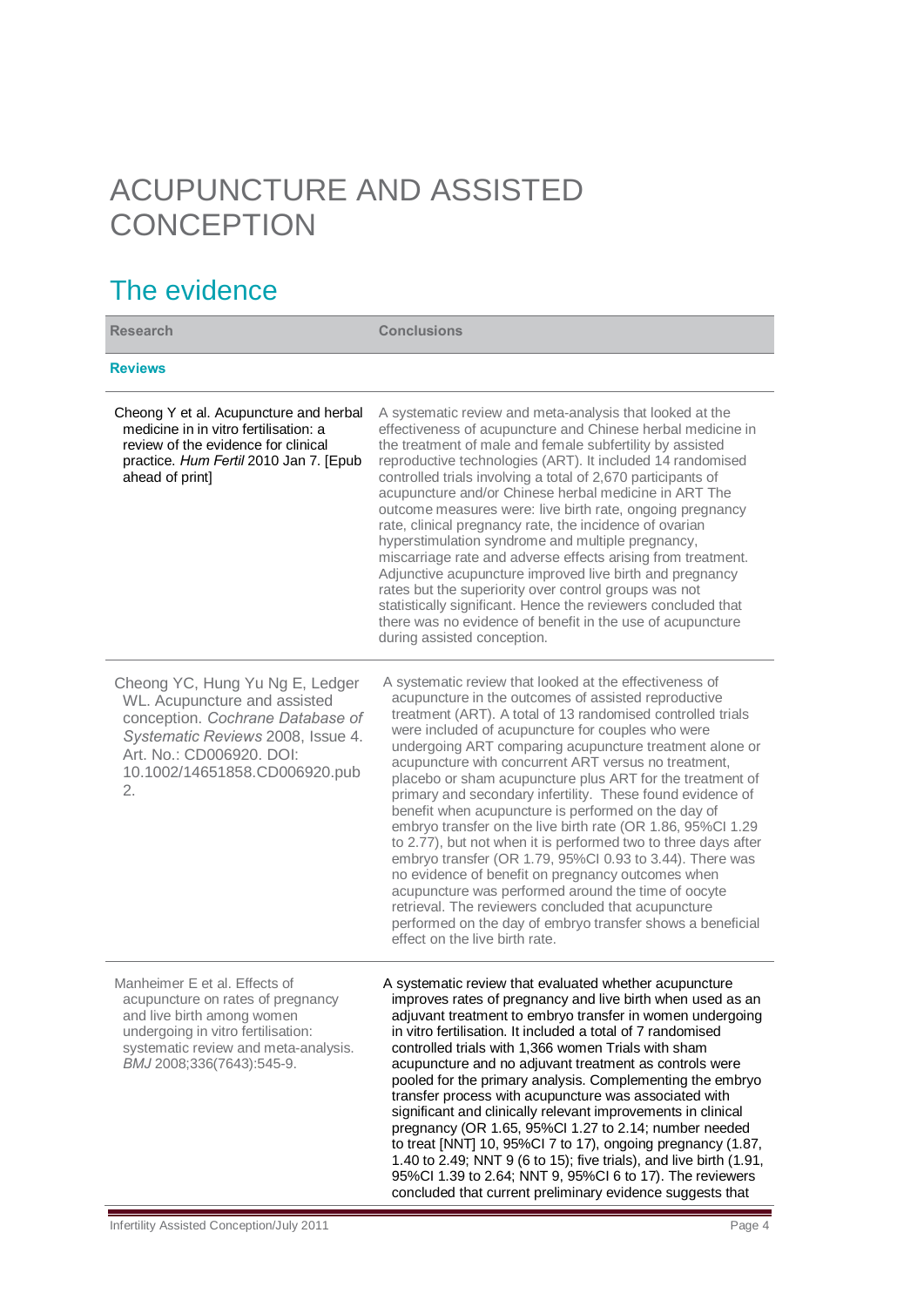|                                                                                                                                                                           | acupuncture given with embryo transfer improves rates of<br>pregnancy and live birth among women undergoing in vitro<br>fertilisation.                                                                                                                                                                                                                                                                                                                                                                                                                                                                                                                                                                                                                                                                                                                                                                                                                                                                                                                                                                                                           |
|---------------------------------------------------------------------------------------------------------------------------------------------------------------------------|--------------------------------------------------------------------------------------------------------------------------------------------------------------------------------------------------------------------------------------------------------------------------------------------------------------------------------------------------------------------------------------------------------------------------------------------------------------------------------------------------------------------------------------------------------------------------------------------------------------------------------------------------------------------------------------------------------------------------------------------------------------------------------------------------------------------------------------------------------------------------------------------------------------------------------------------------------------------------------------------------------------------------------------------------------------------------------------------------------------------------------------------------|
| Anderson et al. In vitro fertilization and<br>acupuncture: clinical efficacy and<br>mechanistic basis. Altern. Ther. Health<br>Med. 2007;13(3):38-48                      | An overview of the use of acupuncture as an adjunct therapy<br>for in vitro fertilization (IVF). There is limited but supportive<br>evidence suggesting that acupuncture may improve the<br>success rate of IVF and the quality of life of patients<br>undergoing IVF and that it is a safe adjunct therapy. Most<br>studies reviewed had design limitations, and the<br>acupuncture interventions employed often were not<br>consistent with traditional Chinese medical principles. The<br>reviewed literature suggested 4 possible mechanisms by<br>which acupuncture could improve the outcome of IVF:<br>modulating neuroendocrinological factors; increasing blood<br>flow to the uterus and ovaries; modulating cytokines; and<br>reducing stress, anxiety, and depression. They concluded<br>that more high-quality randomized, controlled trials were<br>required.                                                                                                                                                                                                                                                                      |
| <b>Clinical studies</b>                                                                                                                                                   |                                                                                                                                                                                                                                                                                                                                                                                                                                                                                                                                                                                                                                                                                                                                                                                                                                                                                                                                                                                                                                                                                                                                                  |
| Ho M et al. Electroacupuncture Reduces<br>Uterine Artery Blood Flow Impedance<br>in Infertile Women. Taiwanese Journal<br>of Obstetrics and Gynecology<br>2009;48:148-51. | A randomised controlled trial that evaluated the effects of<br>electroacupuncture on pregnancy rate and uterine artery<br>blood flow impedance in patients undergoing in vitro<br>fertilization (IVF). A total of 44 patients were enrolled in the<br>study. Acupuncture was performed four times, twice a week<br>for 2 weeks, from day 2 of the study to the day before<br>oocyte retrieval. Clinical pregnancy and pulsatility index (PI)<br>of right and left uterine arteries before and after treatment<br>were measured. There was no significant difference in<br>pregnancy rate between the two groups (acupuncture group<br>30%; non-acupuncture group 28.6%). The mean PI of both<br>uterine arteries was significantly reduced after acupuncture<br>(left uterine artery 2.3 to 2.0; right uterine artery 2.4 to 2.2),<br>but not in the no acupuncture group (left uterine artery 2.5 to<br>2.3; right uterine artery 2.4 to 2.3). The researchers<br>concluded that electroacupuncture could be useful for<br>reducing uterine artery blood flow impedance, but did not<br>increase the pregnancy rate in patients undergoing IVF. |
| Kong S, Hughes A. Acupuncture as an<br>adjunct to in vitro fertilization: A<br>randomized trial. Medical Acupuncture<br>2009;21:179-82.                                   | A randomised controlled trial that compared three<br>acupuncture methods to evaluate which method is most<br>effective for IVF. A total of 52 IVF patients were randomly<br>assigned to receive traditional Chinese acupuncture plus<br>electroacupuncture, acupuncture alone (control), or<br>electroacupuncture alone (second control). Comparisons of<br>IVF effectiveness rates were made for each method. All<br>three acupuncture methods increased the success rate for<br>IVF, and there was a marked increase with the combination<br>treatment (81.8% success, which is twice the US average<br>for IVF alone; p<0.01). The success rates for the control<br>groups were 64.3% with acupuncture and 62.5% with<br>electroacupuncture (p>0.05). The researchers concluded<br>that their results suggest the combination of acupuncture<br>and electroacupuncture is a promising new technique for<br>the treatment of infertility with a higher IVF success rate<br>than that of either treatment alone.                                                                                                                                |

Е

Chen J et al. Effects of  $\blacksquare$  A randomised controlled trial to observe the effect of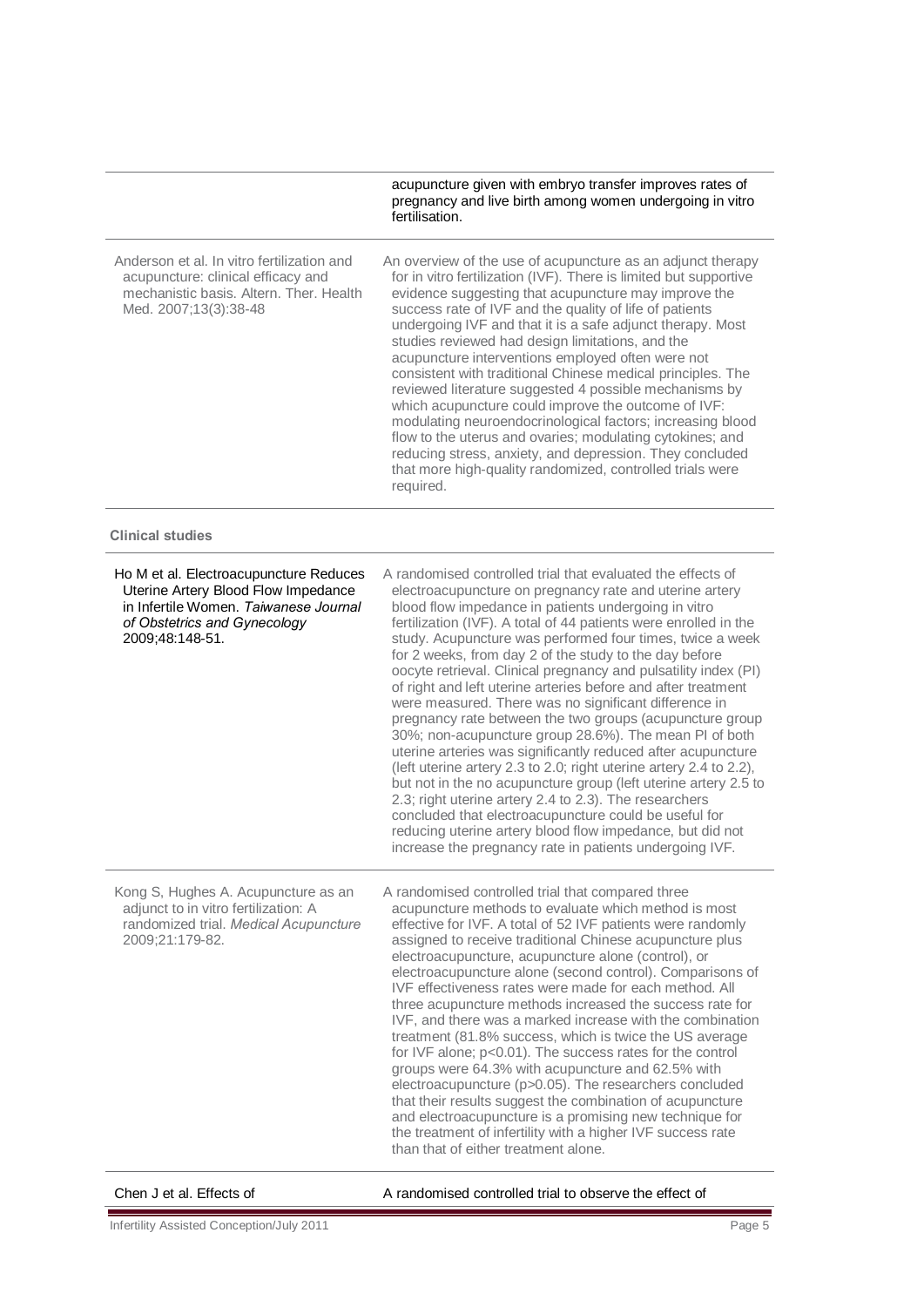| electroacupuncture on in vitro<br>fertilization-embryo transfer (IVF-ET) of<br>patients with poor ovarian<br>response.[Chinese] Zhongguo Zhenjiu<br>2009;29:775-9. | electroacupuncture therapy on oocyte quality and<br>pregnancy outcome of 60 patients with poor ovarian<br>response or decreased reserve in the course of in vitro<br>fertilization (IVF). The levels of serum estradiol, fertilization<br>rate, oocyte maturation rate, good quality embryos rate, and<br>implantation rate in the acupuncture group were superior to<br>those in the control group on the day of human Chorionic<br>Gonadotropin (hCG) injection (all p<0.05). Also, the levels of<br>stem cell factor in follicular fluid and serum in the<br>acupuncture group were significantly higher than those in<br>the control group (both p<0.05). The researchers concluded<br>that electroacupuncture therapy has a good clinical effect<br>for IVF patients with poor ovarian reserve, and can improve<br>oocyte quality and pregnancy outcome.                                                                                                                       |
|--------------------------------------------------------------------------------------------------------------------------------------------------------------------|-------------------------------------------------------------------------------------------------------------------------------------------------------------------------------------------------------------------------------------------------------------------------------------------------------------------------------------------------------------------------------------------------------------------------------------------------------------------------------------------------------------------------------------------------------------------------------------------------------------------------------------------------------------------------------------------------------------------------------------------------------------------------------------------------------------------------------------------------------------------------------------------------------------------------------------------------------------------------------------|
| Domar AD et al. The impact of<br>acupuncture on in vitro fertilization<br>outcome. Fertil Steril 2009;91:723-6.                                                    | A randomised controlled trial to assess the efficacy of<br>acupuncture on pregnancy rates in 150 women undergoing<br>IVF. The women were allocated to acupuncture before and<br>after embryo transfer, while the control group lay quietly. All<br>the women then completed questionnaires on anxiety and<br>optimism. There were no significant differences in<br>pregnancy rates between the two groups, but the<br>acupuncture patients reported significantly less anxiety<br>post-transfer and reported feeling more optimistic about<br>their cycle and enjoyed their sessions more than the control<br>subjects. The researchers concluded that the use of<br>acupuncture in patients undergoing IVF was not associated<br>with an increase in pregnancy rates but did help women feel<br>more relaxed and more optimistic.                                                                                                                                                  |
| So EWS et al. A randomized double<br>blind comparison of real and placebo<br>acupuncture in IVF treatment. Human<br>Reproduction 2009; 24: 341-8.                  | A randomised controlled trial that compared real acupuncture<br>with sham acupuncture before and after embryo transfer in<br>370 patients undergoing IVF treatment. The sham treatment<br>used pressure at the same locations as used for real<br>acupuncture, in effect a comparison of acupuncture and<br>acupressure, not a placebo. The clinical pregnancy rate was<br>significantly higher in the sham acupuncture group than the<br>real acupuncture group (55.1 versus 43.8%, respectively,<br>p=0.038). No significant differences were found in rates of<br>ongoing pregnancy and live birth between the two groups.<br>Reduction of endometrial and sub-endometrial vascularity,<br>serum cortisol concentrations and anxiety levels were<br>observed in both groups. The researchers concluded that<br>placebo acupuncture was associated with a significantly<br>higher overall pregnancy rate than real acupuncture, but<br>that placebo acupuncture may not be inert. |
| Smith C et al. Influence of acupuncture<br>stimulation on pregnancy rates for<br>women undergoing embryo transfer.<br>Fertil Steril. 2006; 85(5):1352-8.           | A randomised controlled trial of 228 women receiving 3<br>sessions (one either side of embryo transfer and one earlier<br>in the process) of acupuncture or non-invasive sham<br>needling. The clinical pregnancy rates were 31% for<br>acupuncture, 23% control. Pregnancy rates at 18 weeks<br>were 28% and 18% respectively. The differences were not<br>statistically significant but would be clinically significant.<br>Authors conclusions: there was no significant difference in<br>the pregnancy rate between groups; however, a smaller<br>treatment effect can not be excluded                                                                                                                                                                                                                                                                                                                                                                                          |
| Westergaard LG et al. Acupuncture on<br>the day of embryo transfer significantly                                                                                   | A randomised controlled trial that evaluated the effect of<br>acupuncture on reproductive outcome in 273 women                                                                                                                                                                                                                                                                                                                                                                                                                                                                                                                                                                                                                                                                                                                                                                                                                                                                      |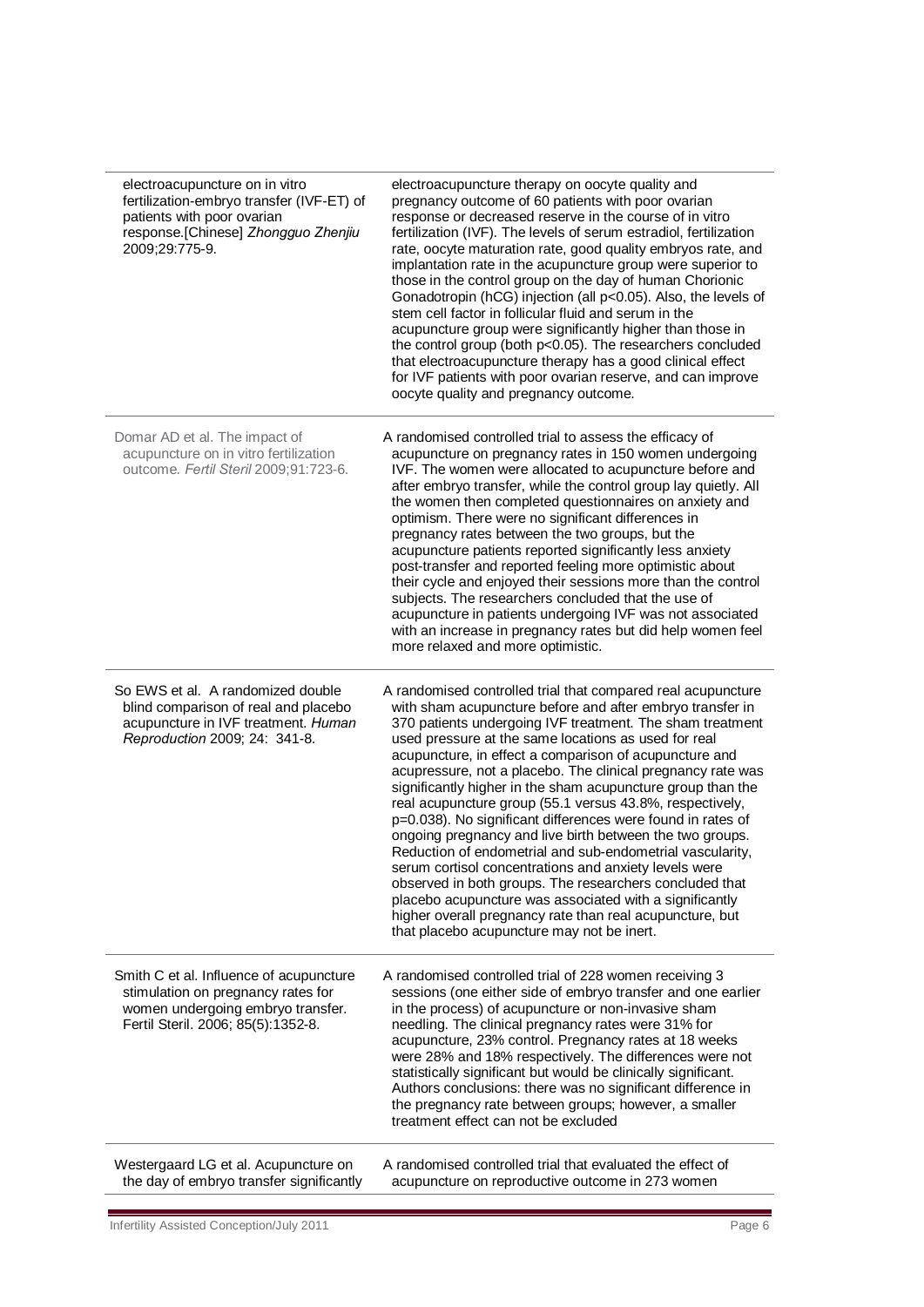improves the reproductive outcome in infertile women: a prospective, randomized trial. *Fertil Steril* 2006;85:1341-6.

undergoing IVF/intracytoplasmic sperm injection (ICSI). One group of patients received acupuncture on the day of embryo transfer, another group on embryo transfer day and again 2 days later (i.e. closer to implantation day), and both groups were compared with a control group that did not receive acupuncture. Clinical and ongoing pregnancy rates were significantly higher in the first acupuncture group compared with controls (39% vs. 26% and 36% vs. 22%, respectively). The clinical and ongoing pregnancy rates in the second acupuncture group (36% and 26%, respectively) were higher than in controls, but the difference did not reach statistical difference. The researchers concluded that acupuncture on the day of embryo transfer significantly improves the reproductive outcome of IVF/ICSI, compared with no acupuncture, but repeating acupuncture two days later provides no additional beneficial effect.

#### **Physiology studies (human and animal)**

| Huang HDJ, Zhang MM. Effects of<br>acupuncture on the luteal function of<br>rats with dysfunctional embryo<br>implantation. Zhongguo zhen jiu<br>2009;29:910-3.                                                                                              | A study in rats that looked at the influence of acupuncture on<br>the luteal function of rats with dysfunctional embryo<br>implantation. Levels of luteinsing hormone (LH) and<br>progesterone (P) in serum, and the expression of vascular<br>endothelial growth factor (VEGF) in the ovary, and the<br>mRNA expression of VEGF and luteinising hormone<br>receptor (LHR) in the ovary were significantly higher in the<br>acupuncture group than the non-acupuncture group ( $P <$<br>0.05). Thus, acupuncture may enhance the luteal function of<br>rats with dysfunctional embryo implantation and improve<br>embryo implantation.                                                                                                                                                                                                                                                                                                                                                |
|--------------------------------------------------------------------------------------------------------------------------------------------------------------------------------------------------------------------------------------------------------------|---------------------------------------------------------------------------------------------------------------------------------------------------------------------------------------------------------------------------------------------------------------------------------------------------------------------------------------------------------------------------------------------------------------------------------------------------------------------------------------------------------------------------------------------------------------------------------------------------------------------------------------------------------------------------------------------------------------------------------------------------------------------------------------------------------------------------------------------------------------------------------------------------------------------------------------------------------------------------------------|
| Jin CL et al. Increased Oocyte<br><b>Production after Acupuncture</b><br><b>Treatment during Superovulation</b><br>Process in Mice. Journal of<br>Reproduction and Contraception<br>2009;20:35-44.                                                           | A study to investigate whether acupuncture treatment during<br>superovulation process improves ovarian response and<br>increases egg production. Female mice were divided into a<br>control group, anaesthesia group and acupuncture group,<br>then injected intraperitoneally with pregnant mare's serum<br>gonadotropin (PMSG), followed by human chorionic<br>gonadotropin (hCG) injection 56 hours later. Acupuncture<br>treatment statistically increased the number of ovulated<br>eggs. All matured follicles ruptured and converted into<br>corpus lutea in the acupuncture group, but not in the other<br>groups. Expression of follicle stimulation hormone-receptor<br>(FSH-R) in the ovary was decreased in the acupuncture<br>group compared with those of the two others. The results<br>suggest that acupuncture during superovulation process<br>improves ovarian response, so increasing egg production,<br>which may be associated with regulated FSH-R expression. |
| Magarelli PC et al. Changes in serum<br>cortisol and prolactin associated with<br>acupuncture during controlled ovarian<br>hyperstimulation in women undergoing<br>in vitro fertilization-embryo transfer<br>treatment. Fertil Steril 2008;<br>92(6):1870-9. | A study that looked at whether changes in serum cortisol and<br>prolactin are affected by acupuncture in IVF patients. In all,<br>67 infertile women undergoing IVF were grouped as<br>controls (IVF with no acupuncture) and treated (IVF with<br>acupuncture) according to acupuncture protocols derived<br>from randomized controlled trials. Cortisol levels in the<br>acupuncture group were significantly higher on IVF<br>medication days 7, 8, 9, 11, 12, and 13 compared with<br>controls. Prolactin levels in the acupuncture group were<br>significantly higher on IVF medication days 5, 6, 7, and 8<br>compared with controls. The researchers concluded that                                                                                                                                                                                                                                                                                                            |